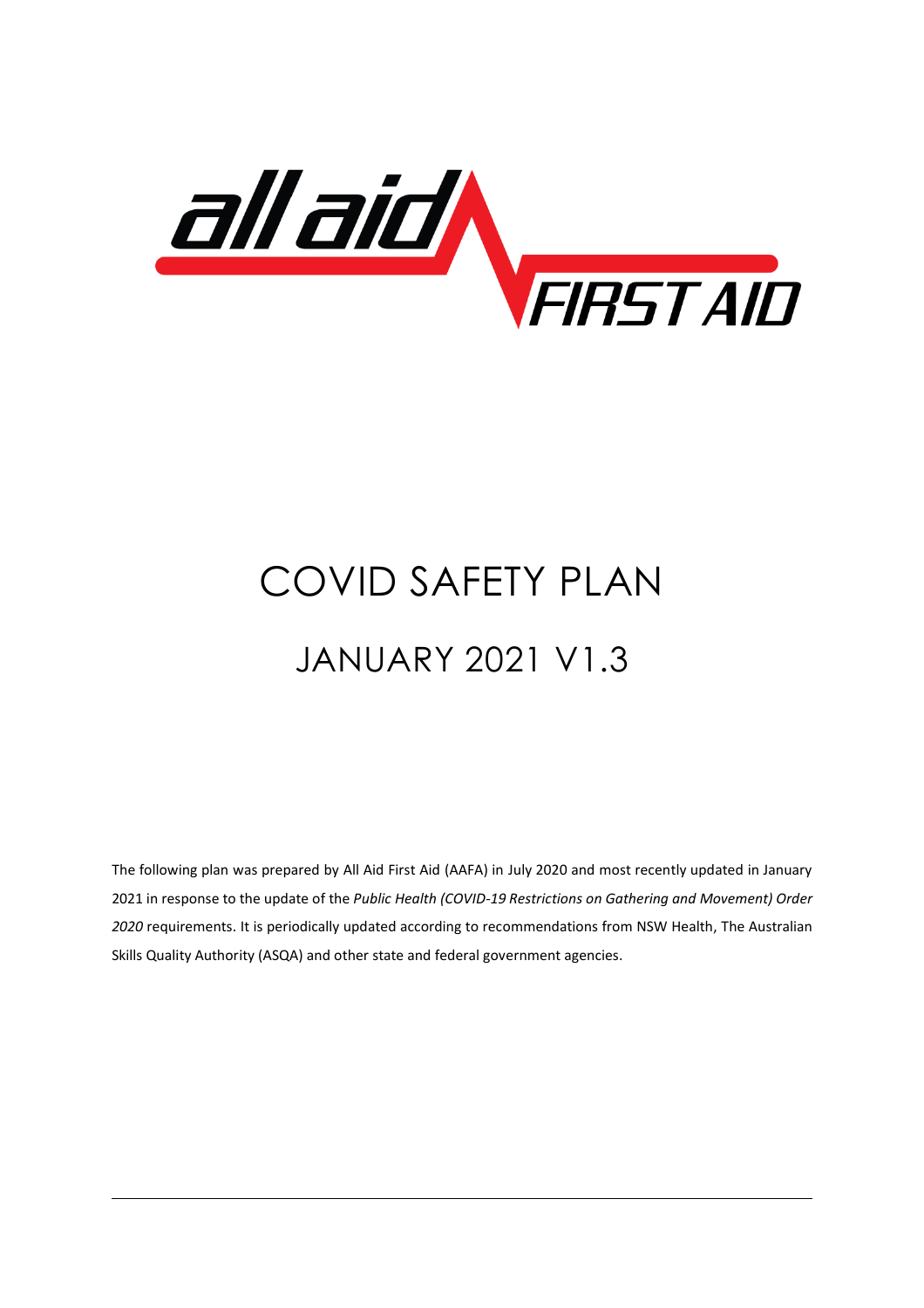

## GENERAL REQUIREMENTS FOR ALL COURSES

The following practices apply to all AAFA courses delivered while public health orders remain in place as a strategy to suppress transmission of COVID-19.

These practices are derived from the Public Health (COVID-19 Restrictions on Gathering and Movement) Order 2020 and NSW Health clinical standards for the use of personal protective equipment.

Requirements fall into four categories - Health & Wellbeing, Physical Distancing, Enhanced Hygiene, Information Register. Appendix A contains some examples of signage that will be displayed on AAFA courses to remind staff and participants of these requirements.

## 1. HEALTH & WELLBEING

## **Guiding Principle:**

All staff and participants will be excluded from courses if unwell, or required to self-isolate. This information will be communicated clearly to staff and participants.

- Staff or participants who are unwell with respiratory symptoms/fever are not allowed to attend a course.
- Staff or participants who are required to self-isolate due to contact with a COVID case or attending a hotspot location are not allowed to attend a course.
- Staff and participants will be made aware of this in a pre-course email and through clear signage on the day of the course.
- AAFA staff and course participants will also follow the wellbeing requirements of the host organisation.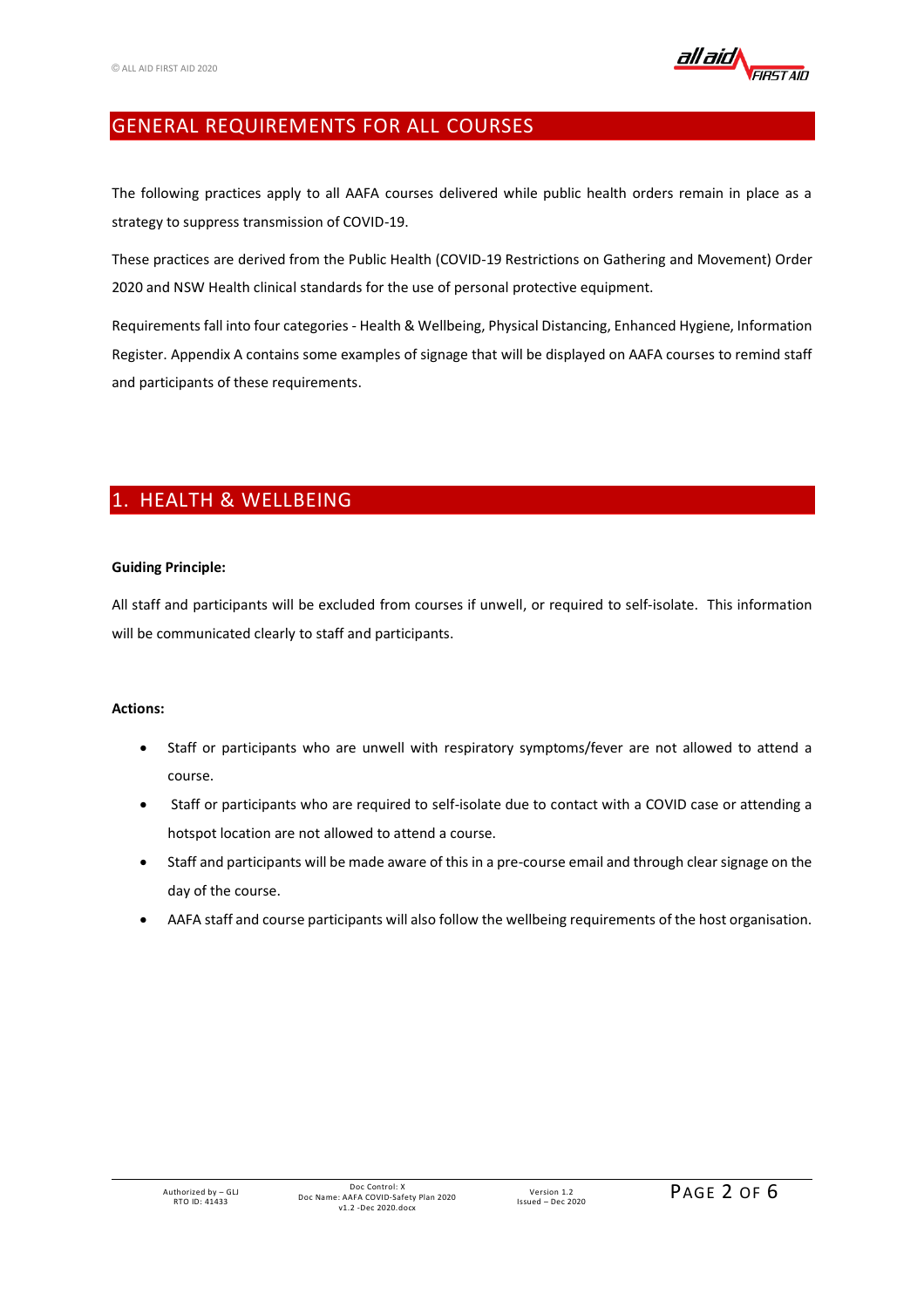

## 2. PHYSICAL DISTANCING

#### **Guiding Principle:**

All staff and participants will maintain 1.5m distance from each other, whenever possible. When this not possible PPE, including mask and gloves will be worn. During courses, the number of people in an indoor space will be limited to the per square metre, as it applies the host organisation's premises, as outlined by current NSW government restrictions.

- On Provide First Aid *(HLTAID003)* courses, participants will be asked to form a physical distance unit as with one other person (DESIGNATED PARTNERS) for the duration of the course, typically 7.5 hours. Each DESIGNATED PARTNER unit will maintain 1.5m distance from other participants on the course, as far as possible. It is advisable for participants to also maintain 1.5m distance from their DESIGNATED PARTNER unless doing *close proximity* first aid activities. Participants will be provided with a two-person training equipment set for their exclusive use during the course.
- On Cardiopulmonary Resuscitation *(HLTAID001)* courses, participants will be asked to share a set of equipment between 2-3 people, for the duration of the course, typically 2 hours. No more than three people will share an equipment set. All CPR participants will wear gloves and a mask when using equipment. There will be no mouth-to-mouth contact with any equipment (see Enhanced Hygiene below). Participants are encouraged to maintain 1.5m distance from others, where possible. When *close proximity first aid* is required, participants will be required to wear a mask and gloves
- *Close proximity first aid* will be necessary to meet assessment requirements on Provide First Aid (HLTAID003) and Cardiopulmonary *R*esuscitation *(HLTAID001)* courses. Whenever participants are in close proximity with another participant they must wear gloves and a mask prior to coming into contact.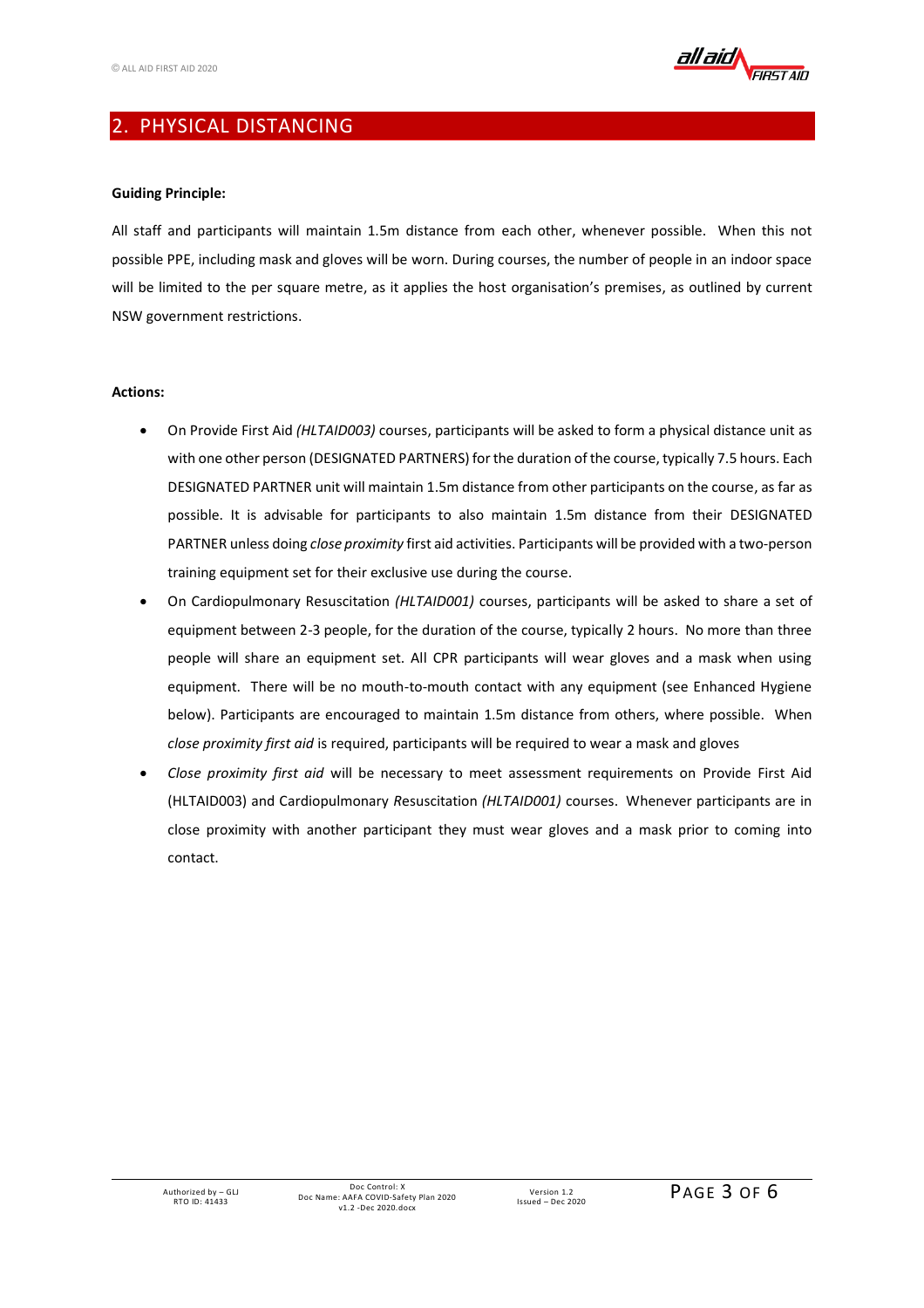

## 3. ENHANCED HYGIENE

## **Guiding principle:**

Staff and participants will adopt enhanced hygiene practices, including hand hygiene and cleaning of equipment.

- PPE will be available on all courses.
- AAFA Staff will wear whatever PPE is required by the host organisation, in addition to the AAFA PPE practices listed below.
- Participants must wear gloves prior to touching any first aid equipment. Participants are to use hand sanitiser before and after wearing gloves.
- Participants must wear masks and gloves when in close proximity to their DESIGNATED PARTNER on all courses. Participants are to use hand sanitiser before and after wearing gloves.
- Participants will not be required to have mouth-to-mouth contact with any equipment. They may simulate mouth-to-mouth during CPR assessments in one of the following ways:
	- o Perform the head tilt and nose pinch actions and say "two breaths"
	- $\circ$  Use the mask section of the BVM perform mask sealing and head tilt actions and say "two breaths"
	- o Use the BVM device to perform manual ventilation used as per the normal operating procedure.
- Any equipment that is to be used by multiple groups on a single day must be cleaned with a disinfectant solution or wipe between uses.
- Staff or participants must wear gloves when cleaning equipment. Hands sanitiser should be used before and after cleaning.
- Equipment will be cleaned and sanitised upon return to the office.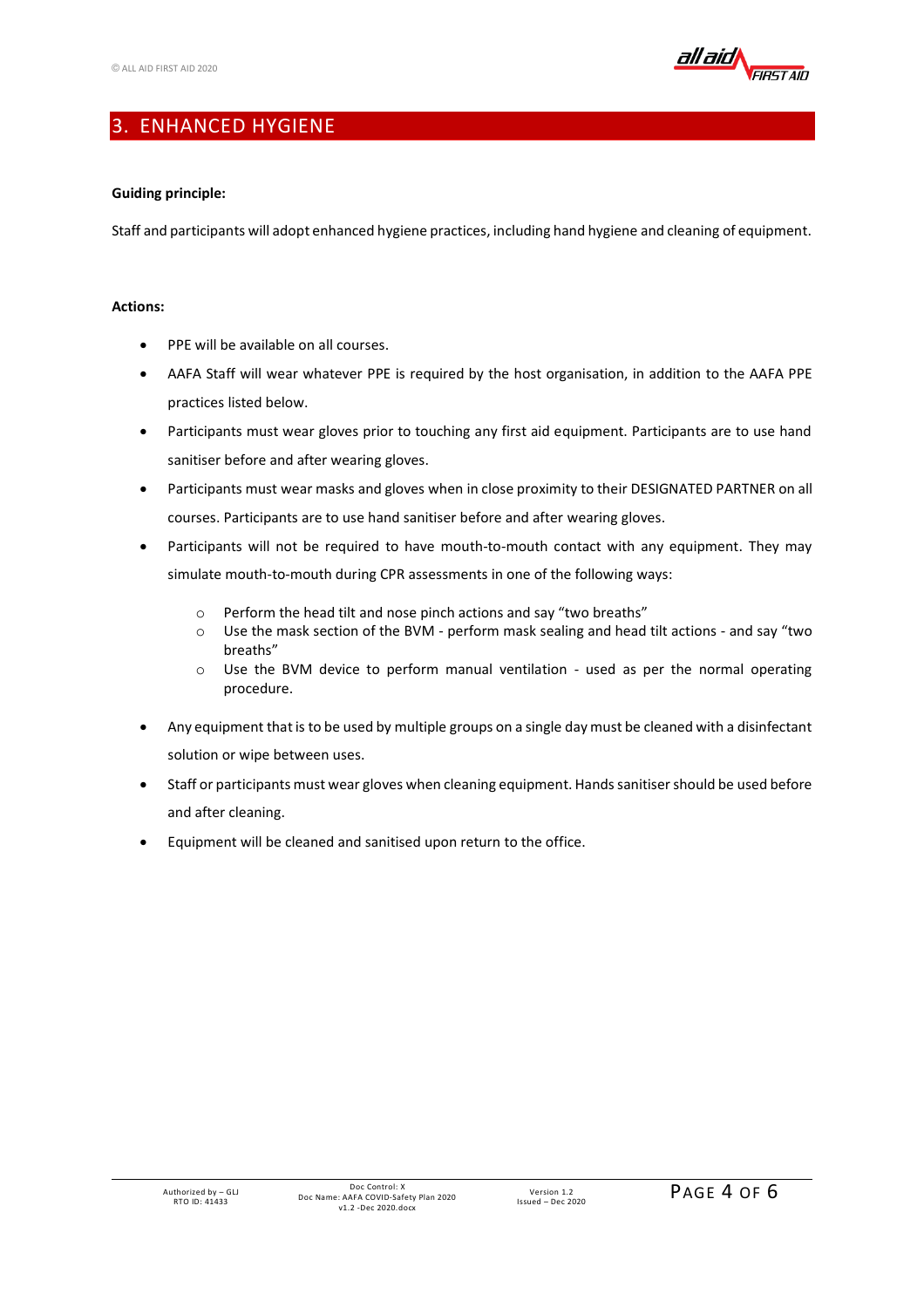

## 4. INFORMATION REGISTER

## **Guiding Principle:**

Accurate and clear records will be kept to support contact tracing.

- AAFA will keep a record of all course participants and their contact details, including name and at least one contact method (e.g. phone or email), for at least 28 days. This is a part of our usual student management system and records can be quickly and easily accessed electronically.
- AAFA Staff agree to cooperate with NSW Health if contacted regarding a positive case and will notify SafeWork on 13 10 50.